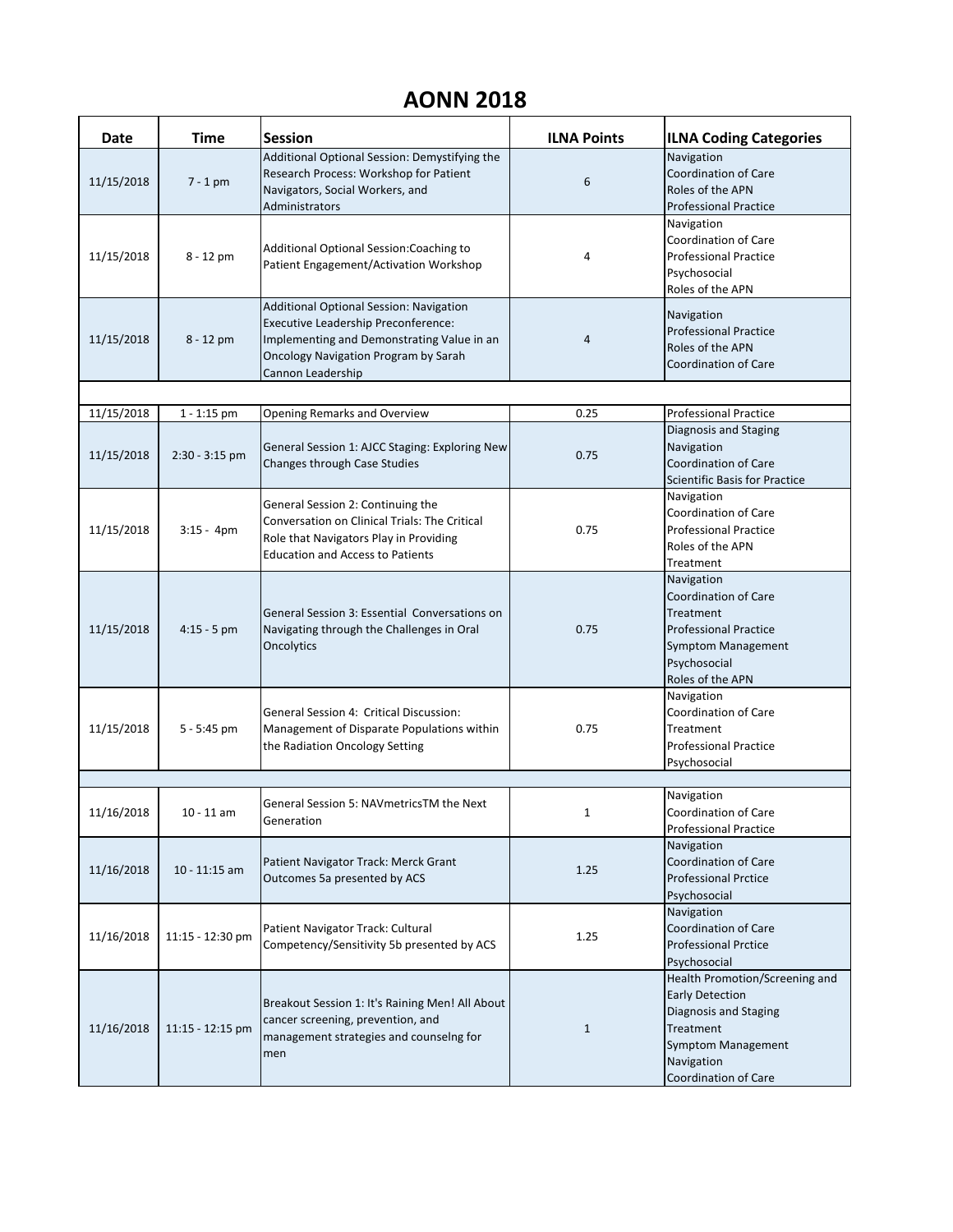| 11/16/2018 | 11:15 - 12:15 pm   | Breakout Session 1: Head & Neck<br>Cancer: What's New, What's Next?                                                | 1            | Diagnosis and Staging<br>Treatment<br>Symptom Management<br>Psychosocial<br>Survivorship<br><b>Coordination of Care</b><br>Navigation<br><b>Palliative Care</b>                                                                                                     |
|------------|--------------------|--------------------------------------------------------------------------------------------------------------------|--------------|---------------------------------------------------------------------------------------------------------------------------------------------------------------------------------------------------------------------------------------------------------------------|
| 11/16/2018 | 11:15 - 12:15 pm   | Breakout Session 1: The Evolving Landscape of<br>Pancreatic/GI cancer                                              | 1            | Diagnosis and Staging<br>Treatment<br><b>Symptom Management</b><br>Psychosocial<br>Survivorship<br><b>Coordination of Care</b><br>Navigation<br><b>Palliative Care</b>                                                                                              |
| 11/16/2018 | 11:15 - 12:15 pm   | Breakout Session 1: I Am Woman: GYN<br>Oncology                                                                    | 1            | Diagnosis and Staging<br>Treatment<br><b>Symptom Management</b><br>Psychosocial<br>Survivorship<br><b>Coordination of Care</b><br>Navigation<br><b>Palliative Care</b>                                                                                              |
| 11/16/2018 | $2 - 3 pm$         | General Session 6: Navigating CAR T-cell<br>Therapy                                                                | 1            | Navigation<br><b>Coordination of Care</b><br><b>Professional Practice</b><br>Roles of the APN<br><b>Scientific Basis for Practice</b><br><b>Symptom Management</b><br>Survivorship<br><b>Early Post-Transplant</b><br>Management<br>Late Post-Transplant Management |
| 11/16/2018 | $2 - 3 pm$         | Patient Navigator Track: Caring for the<br>Caregiver presented by ACS                                              | 1            | Navigation<br>Psychosocial<br>Survivorship<br><b>Professional Practice</b><br><b>Coordination of Care</b>                                                                                                                                                           |
| 11/6/2018  | $3 - 4$ pm         | Patient Navigator Track: Building Collaboration<br>between Clinical and Patient Navigation<br>presented by ACS     | 1            | Navigation<br><b>Coordination of Care</b><br><b>Professional Practice</b><br>Psychosocial                                                                                                                                                                           |
| 11/17/2018 | $9 - 10$ am        | General Session 7: Immunotherapy                                                                                   | $\mathbf{1}$ | <b>Scientific Basis for Practice</b><br>Treatment<br><b>Symptom Management</b><br>Navigation<br><b>Coordination of Care</b><br><b>Professional Practice</b><br>Psychosocial                                                                                         |
| 11/17/2018 | $10:15 - 11:15$ am | General Session 8: Supercharge Your Program:<br>Program Navigation Development,<br>Implementation, and Sustainment | 1            | Navigation<br><b>Coordination of Care</b><br><b>Professional Practice</b><br>Roles of the APN                                                                                                                                                                       |
| 11/17/2018 |                    | 11:15 - 12:15 pm   Breakout Session 2: Acuity: The 36th Metric?                                                    | 1            | Navigation<br><b>Coordination of Care</b><br><b>Professional Practice</b><br>Roles of the APN                                                                                                                                                                       |